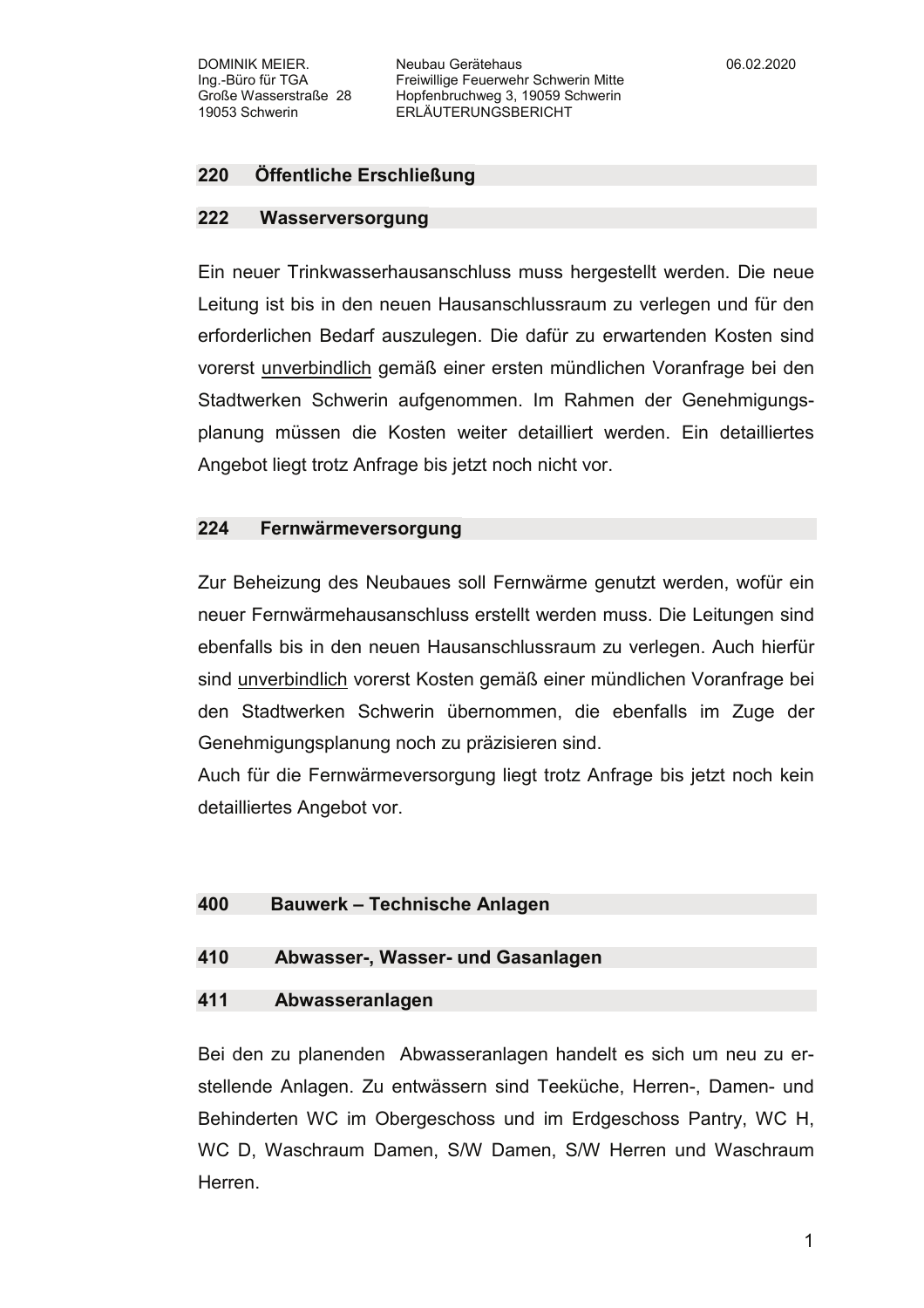Die im OG angeordneten Sanitärobjekte werden über Fallstränge entwässert. Die Fallleitungen werden im EG an die Grundleitungen angeschlossen. In den Deckendurchführungen werden die Fallleitungen mit Brandschutzummantelungen versehen. Für Revisions- und Reinigungszwecke ist in den Fallleitungen jeweils vor dem Anschluss an die Grundleitungen eine Reinigungsöffnung vorgesehen.

Im Erdgeschoss werden alle Objekte direkt an die Grundleitungen angeschlossen. Die Duschen erhalten nur einen Fußbodenablauf, die Duschbereiche werden bauseits im Fußbodenaufbau mittels Gefälleestrich ausgebildet.

Jeder Fallstrang und die Grundleitung werden gemäß DIN 1986 über Dach be- und entlüftet. Die Strangentlüftungs-Dachhauben einschließlich Dachdurchführungen liefert und montiert der Dachdecker und dichtet diese in die Dachdichtungsbahnen ein. Der Sanitärinstallateur schließt die Leitungen nur an die Dachhauben an.

Die Grundleitungen für "häusliches" Schmutzwasser werden aus herkömmlichen PVC- KG-Rohren hergestellt. Die Grundleitungen, die öl- oder benzinhaltiges Abwasser führen können, werden aus KG2000 Rohren aus PE mit speziellen, resistenten NBR- Dichtungen (Acrylnitril-Butadien-Kautschuk) hergestellt.

In der Abstellhalle sind unter den Fahrzeugen Entwässerungsrinnen geplant. Die Anordnung erfolgt entsprechend der deutschen gesetzlichen Unfallversicherung. Die Fugen der Rinnen werden öl- und benzinbeständig abgedichtet. Die Abdeckroste haben wir aufgrund der Belastung aus Gusseisen geplant.

Grundleitungen werden komplett neu verlegt und auf kürzestem Weg aus dem Gebäude geführt. Dort erfolgt der Anschluss an das Gewerk Technische Außenanlagen.

Als Material für die Entwässerungsleitungen sind folgende Werkstoffe vorgesehen:

- Objektanschluss-, Sammel-

und Fallleitungen

PF-HD-Rohr nach DIN 19535

- Grundleitungen (für häusliches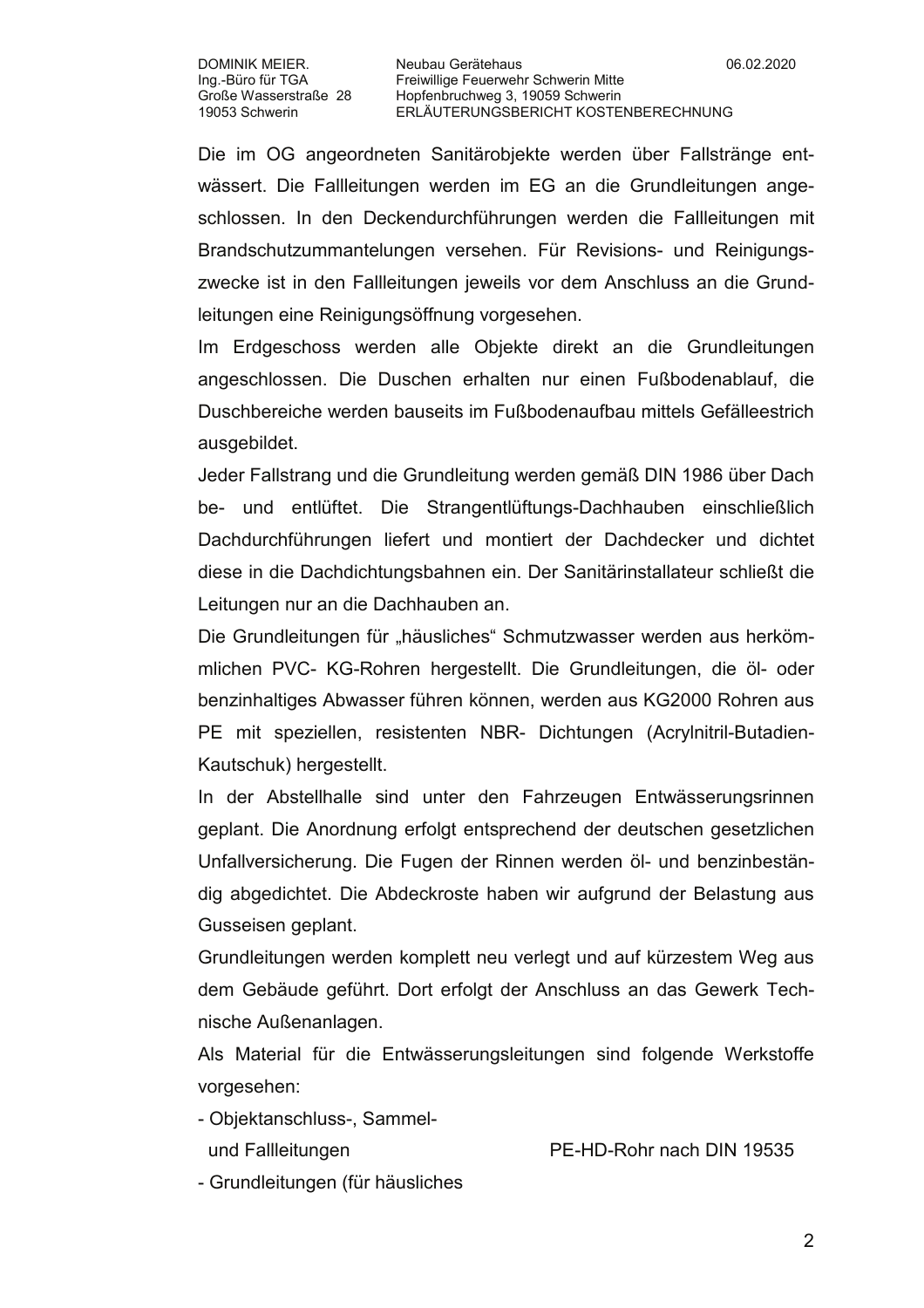Neubau Gerätehaus Freiwillige Feuerwehr Schwerin Mitte Hopfenbruchweg 3, 19059 Schwerin ERLÄUTERUNGSBERICHT KOSTENBERECHNUNG

Schmutzwasser)

- Grundleitungen (für benzin-

oder ölhaltiges Schmutzwasser)

PP- Rohr nach DIN EN 14758-1

PVC-Rohr nach DIN 19534

## Wasseranlagen 412

Die Berechnung und Planung der Trinkwasserleitungen erfolgt nach DIN 1988 "Technische Regeln für die Trinkwasserinstallation".

Im Hausanschluss/ Heizungsraum im Erdgeschoss soll die neue Installation an den neuen Hausanschluss angeschlossen werden. Es sollen hier auch Hauswasserfilter, Haus- Gesamtzähler und Hauptabsperreinrichtung angeordnet werden. Ferner soll in diesem Raum die zentrale Warmwasserbereitung (Frischwasserstation) einschließlich Zirkulationspumpe aufgestellt werden. Die Frischwasserstation ist für die spezielle Nutzung der Freiwilligen Feuerwehr besser geeignet. Die Speicherung von Warmwasser ist damit nicht notwendig.

Die Anlagen werden mit einer Zirkulationsleitung ausgerüstet. Zum hydraulischen Abgleich der Zirkulationsanlagen sind Regulierventile berücksichtigt.

Die Wasserhauptverteilungsleitungen sollen vom HA- Raum unterhalb der Decke zu den Steigepunkten verlegt werden. Von den Steigepunkten aus werden dann nach oben die Sanitärräume im OG und nach unten die Sanitärraum im EG angeschlossen.

Als Werkstoff für Verteilungs- und Steigeleitungen ist Edelstahl vorgesehen. Für Anschlussleitungen, die hinter den Vorwänden zu verlegen sind, ist Metall- Verbundrohr vorgesehen.

Sämtliche Warmwasser- und Zirkulationsleitungen erhalten eine Dämmung gemäß der Wärmeschutzverordnung. Kaltwasserleitungen werden gegen unerwünschte Erwärmung gedämmt. An allen Deckendurchführungen und Durchdringungen durch Brandabschnitte sind Brandschutzummantelungen berücksichtigt.

Kosten sind weiterhin für Hauswasserfilterstation, Absperrventile. Anschlussarbeiten und Spülung der neuverlegten Leitungen enthalten.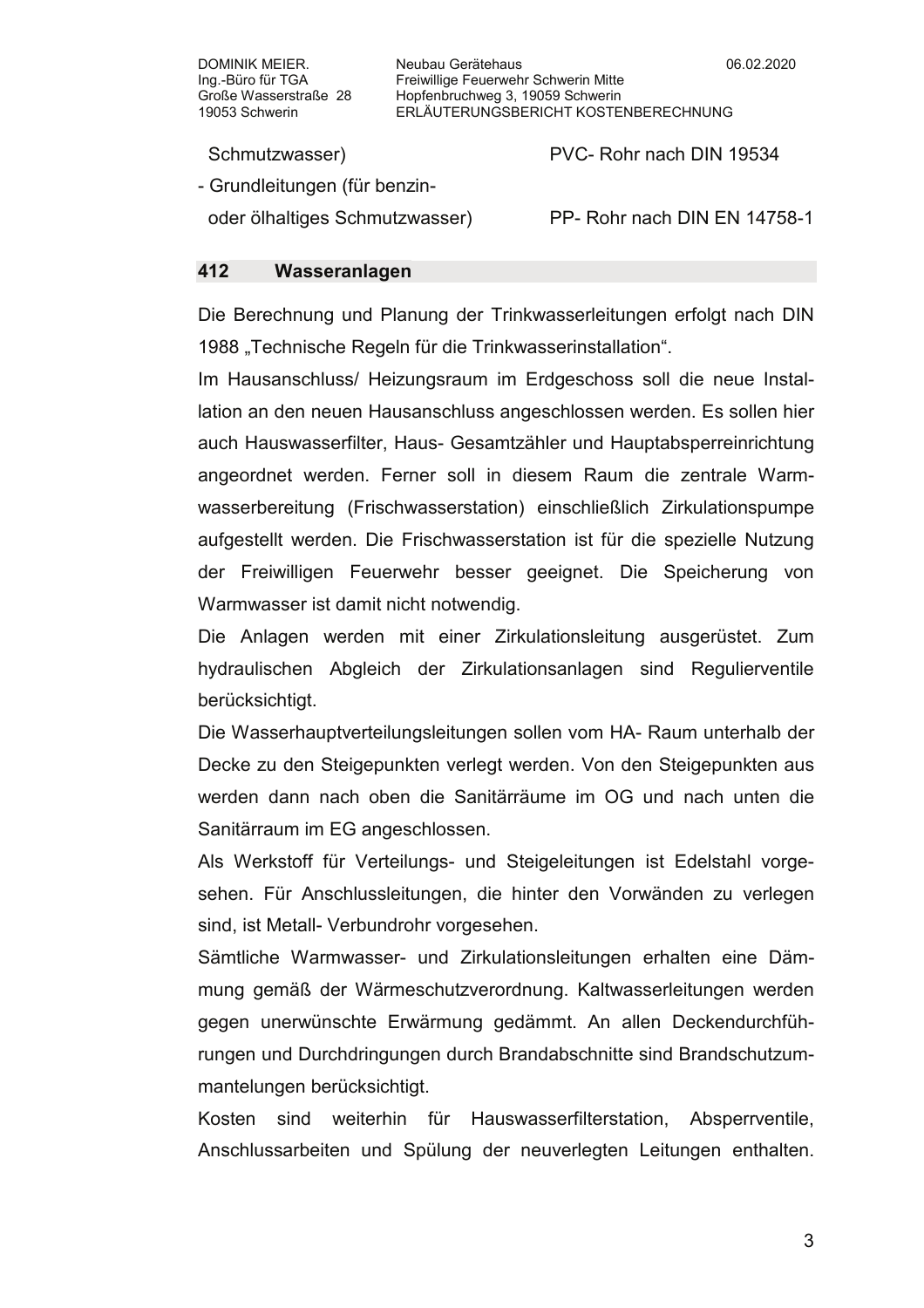Auch das Ziehen einer Wasserproben, Erstellen einer Wasseranalyse sowie die Anmeldung der neuen Trinkwasseranlage beim Wasserversorgungsunternehmen sind aufgenommen.

Die Ausstattung der Sanitärbereiche ist wie folgt vorgesehen und kostenmäßig berücksichtigt.

WC- Anlagen sollen mit ca. 550 mm Ausladung zum Einsatz kommen und an einem Vorwandinstallationsmodul montiert werden. WC- Sitz, Bürstengarnitur und Rollenpapierhalter sind berücksichtigt.

Im behindertengerechten WC kommt ein Becken mit 700 mm Ausladung zum Einsatz. Stützklappgriffe werden beidseitig montiert.

Urinalanlagen werden mit Montageelement, Keramik-Urinalbecken, Druckspüler und Urinaltrennwänden ausgerüstet.

Waschtische werden an Montageelementen mit Aufputz- Geruchsverschluss montiert. Beim Behindertenwaschtisch kommt ein Unterputzgeruchsverschluss und eine flache, unterfahrbare Keramik zum Einsatz.

Alle Waschtischarmaturen sollen als Selbstschluss- Mischbatterie ausgeführt werden. Spiegel für die Waschtische sind kostentechnisch nicht berücksichtigt, diese sollen nach Abstimmung mit dem Architekturbüro durch den Fliesenleger geliefert und montiert werden.

Alle Brauseanlagen sollen bodengleich mit Fußbodenablauf, mit Selbstschluss- Brause- Thermostatbatterie und festem Brausekopf ausgestattet werden.

Eine Ausgussbeckenanlage ist zum Einbau in der Abstellhalle vorgesehen.

Für die ebenerdige Stiefelwaschanlage sind Armaturen, Fußbodenablauf und eine Bürste mit Brause kostenmäßig berücksichtigt.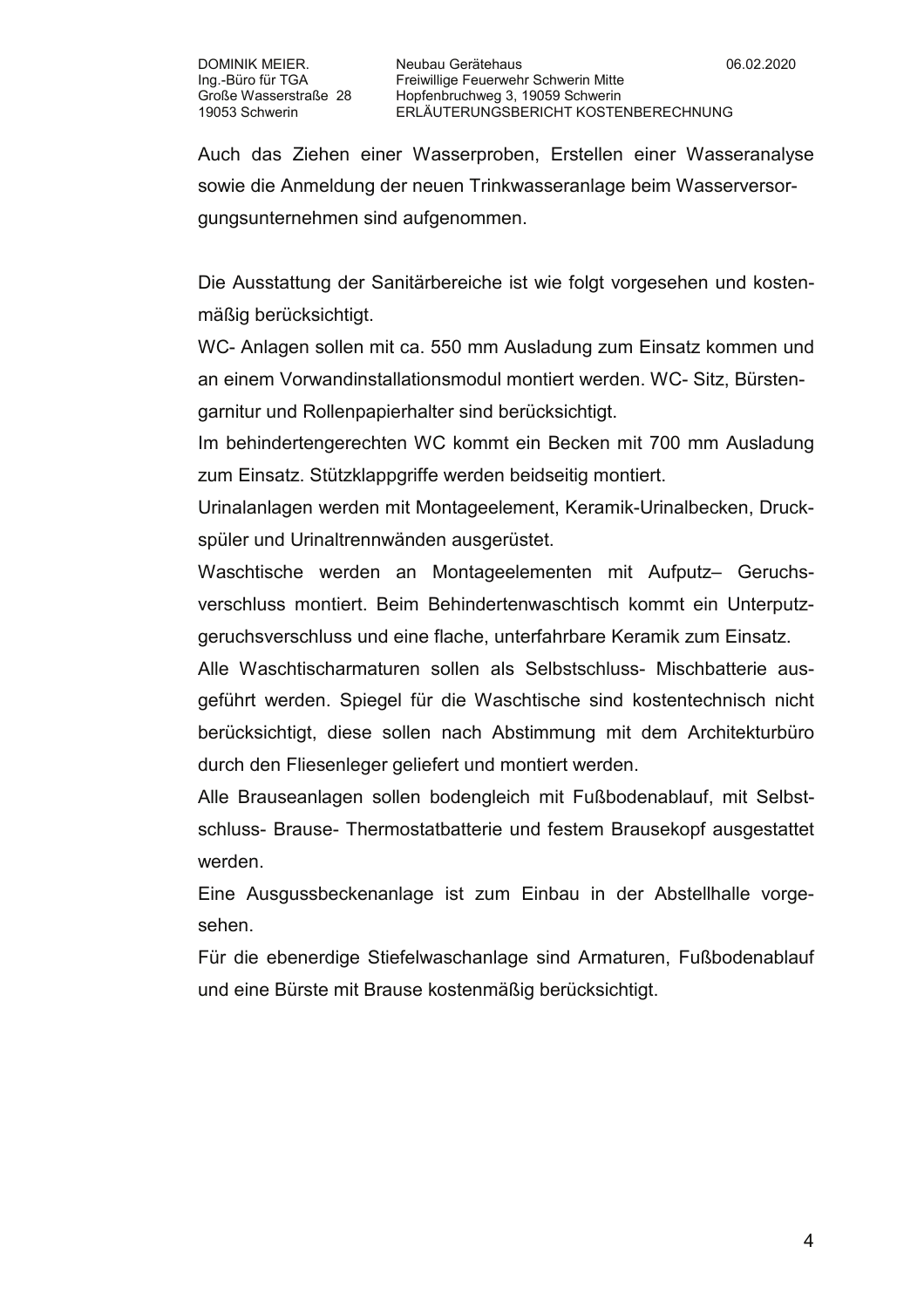### 421 Wärmeerzeugungsanlagen

Die Gebäudeheizlast wurde nach DIN EN 12831 überschlägig ermittelt und beträgt ca. 70 kW. Die Gebäudebeheizung soll über den Energieträger Fernwärme erfolgen.

Die erforderliche Fernwärme- Hausanschlussstation einschließlich Verteilung für die Kreise Fußbodenheizung. Statische Heizkörper, Deckenstrahlplatten, Raumlufttechnik und Primärabgang für Warmwasserbereitung sind erfasst. Die Raumtemperaturen wurden gemäß DIN 14092-1 festgelegt und betragen für Fahrzeughalle mind. +7°C, Räume für Personal und Aufenthalt +20°C, für Umkleideräume +22 °C, für Waschund Duschräume +24°C, für Werkstätten + 19°C und für Geräte und Lagerräume +7°C.

Weiterhin ist die Kombinations- Frischwasserstation bestehend aus gedämmtem Pufferspeicher und Frischwassermodul mit Plattenwärmeübertrager, Dämmung, Ladepumpe, Zirkulationspumpe und Verrohrungssatz berücksichtigt.

Ein Ausdehnungsgefäß sowie die Anlagenbefüllung mit aufbereitetem Wasser sind weiterhin in den Kosten enthalten

#### 422 Wärmeverteilungsnetze

Im HAR werden ein Magnet-, Luft- und Schlammabscheider sowie Absperr- und Strangregulierventile, Be- und Entlüftungsventile sowie Lufttöpfe gesetzt. Für das komplette Heizungsrohrnetz sind Stahlrohre, die durch Schweißen verbunden werden, vorgesehen. Die Verteilungsleitungen für die Statischen Heizflächen sollen unter der Decke über EG verlegt werden und die Heizkörper in OG und im EG versorgen. Die Leitungen für die Deckenstrahlplatten führen unter der EG- Decke bis in die Fahrzeughalle, in der Halle unter die Hallendecke und weiter zu den Heizflächen.

Ebenfalls unter der Decke verlaufen die Leitungen zum Lüftungsgerät im Obergeschoss.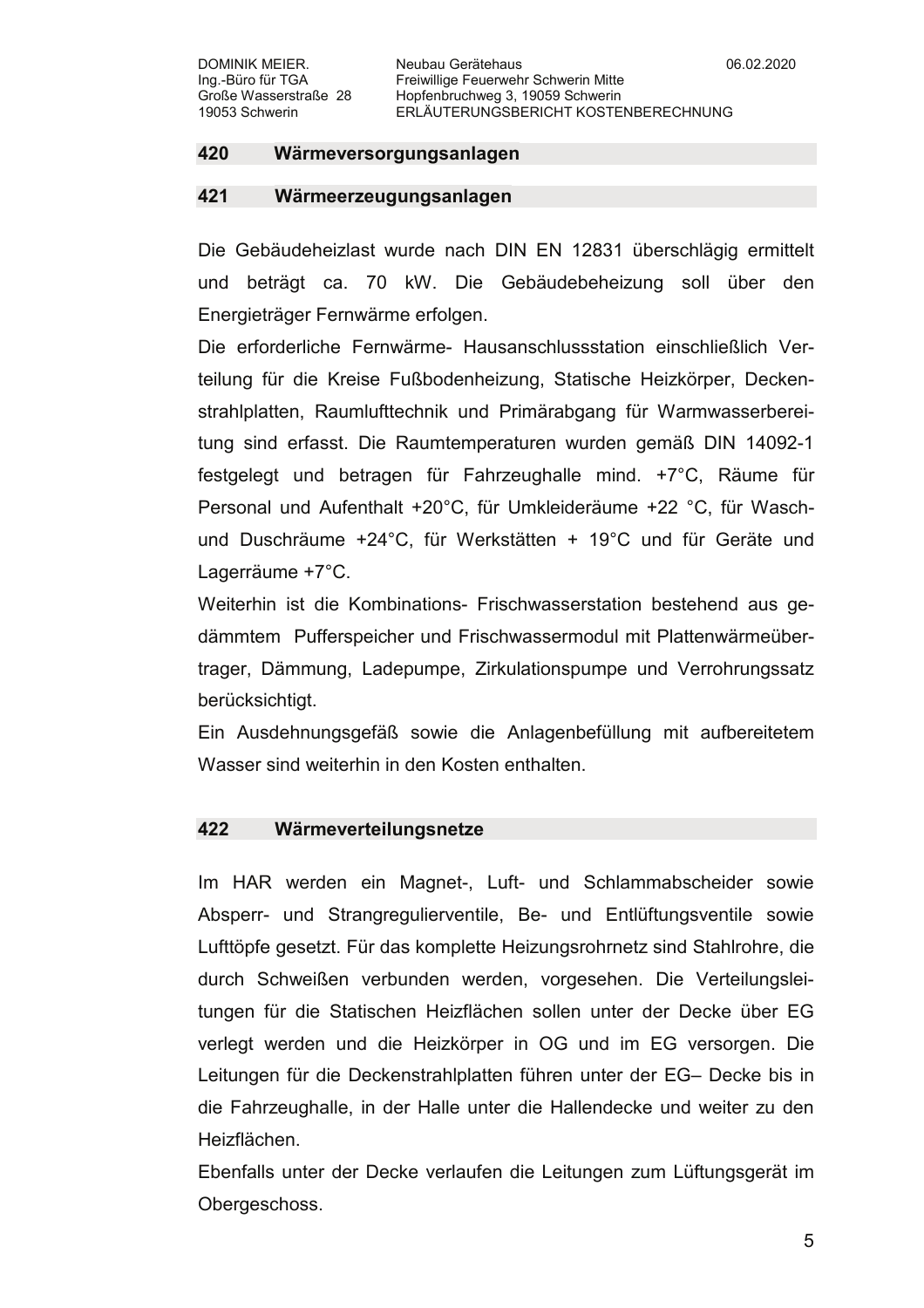Die Heizungsverteilungsleitungen erhalten gemäß den Anforderungen der Wärmeschutzverordnung eine Wärmedämmung. Im Hausanschlussraum und in der Fahrzeughalle erhalten die Dämmungen einen zusätzlichen Kunststoff- Schutzmantel. Die Deckendurchführungen und die Durchdringungen von Brandschutzgrenzen werden mit Brandschutzummantelungen versehen.

## 423 Raumheizflächen

Zur Beheizung des Schulungsraumes, Jugendfeuerwehrwart + Bambi, Büro Wehrführer + Stellvertreter, Fitnessraum, Jugend und Kinder im Obergeschoss kommen Plattenheizkörper als Paneele mit integrierter Ventilgarnitur zum Einsatz. Im Erdgeschoss kommen in der Werkstatt und in Bereitschaftsraum/Teeküche Kompaktheizkörper zum Einsatz.

Teeküche, Flure, Garderoben, Lager, Lehrmittel und alle Sanitärräume in mittels Fußbodenheizung EG und OG. werden erwärmt. Die i Flächenheizung wurde aufgrund von konstanten Temperaturen und damit Heizkörper/ Stellflächen in den Laufzonen befinden, keine sich ausgewählt. Es ist ein System mit Noppenplatten, Zusatzdämmung, Metallverbundrohrleitungen und Verteilern in Verteilerschränken vorgesehen und kostenmäßig berücksichtigt.

Zur Beheizung der Fahrzeughalle sollen Deckenstrahlplatten eingesetzt werden. **Diese** wurden ausgewählt, weil diese hauptsächlich Strahlungswärme abgeben und damit beim Öffnen der Tore die kostbare Wärmeenergie nicht mit nach außen transportiert wird. Es sind Bänder jeweils zwischen den Stellplätzen und an den beiden Giebelseiten der Halle vorgesehen. Kosten sind auch für die Stellung einer Rollrüstung für die Montage der Heizplatten bedacht.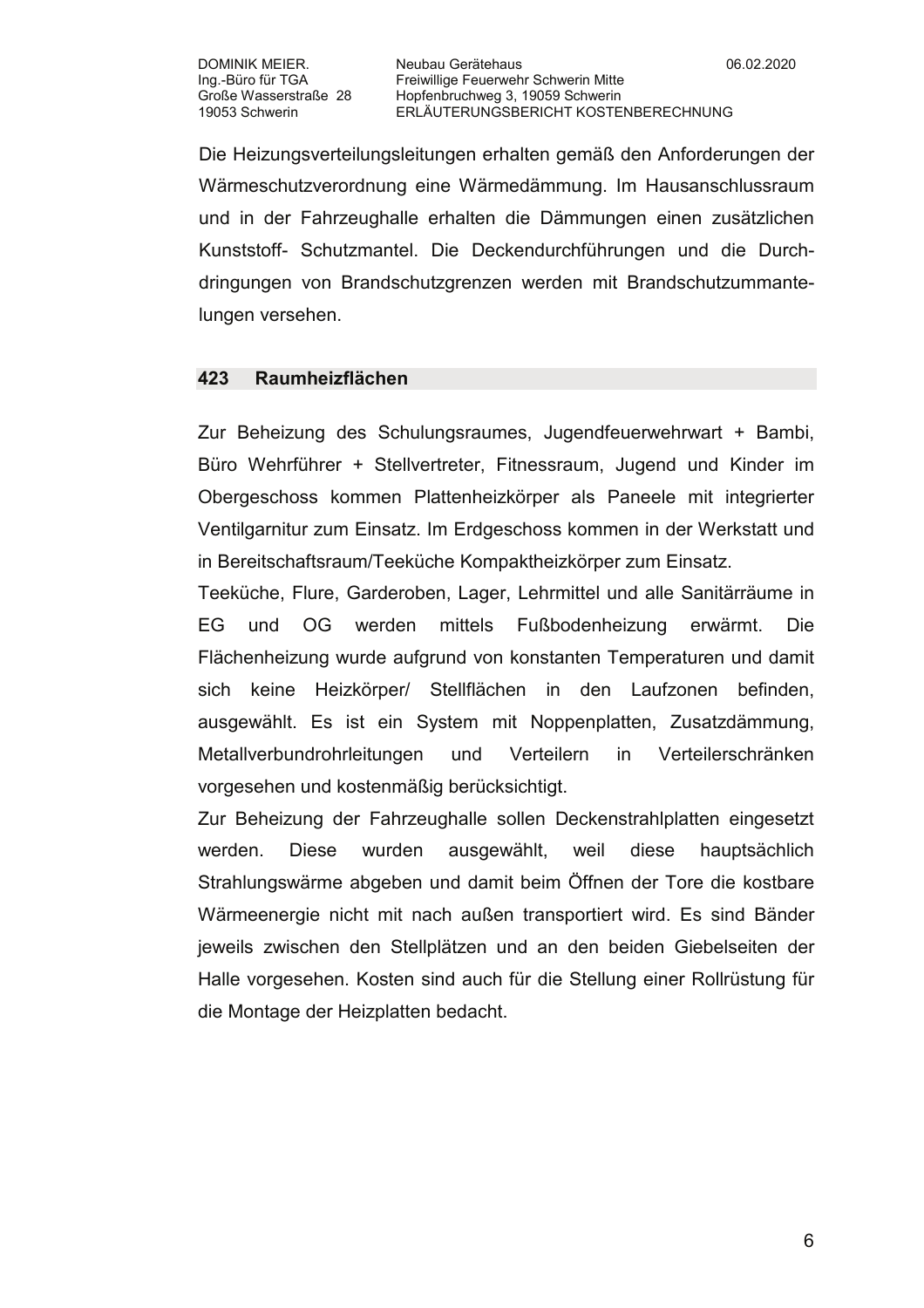#### 430 **Lufttechnische Anlagen**

## 431 Lüftungsanlagen

Für Trockenraum, WC's, Duschen und die Umkleideräume und den Fitnessraum soll eine zentrale Zu-/ Abluftanlage geschaffen werden.

Für die Geräteauslegung wurden folgende stündliche Luftwechselraten angesetzt: WC's/ Waschräume/ Trockenraum 6-fach, Umkleideräume 8fach. Das erforderlichen Zentralgeräte soll für max. 3500 m<sup>3</sup>/h Luftvolumenstrom ausgelegt, mit Wärmerückgewinnungseinheit ausgestattet und im OG im Raum Lüftungstechnik installiert werden. Das Gerät soll in Sektionen geteilt angeliefert werden, um die Einbringung des Gerätes ins Gebäude und in den Aufstellraum im Obergeschoss zu erleichtern. Im Aufstellraum sollen die Sektionen zum betriebsfertigen Gerät zusammengebaut werden. Am Gerät sollen innerhalb des Aufstellraumes Schalldämpfer für Außen-. Fort- Zu- und Abluft installiert werden. Die Außenluftansaugung soll durch die Außenwand über ein Wetterschutzgitter, die Fortluftableitung soll durch die Decke über Dach ins Freie erfolgen. Vom Lüftungstechnikraum aus sollen die Hauptkanäle durch den Fußboden ins EG und dort unter der Decke die Verteilungskanäle in die zu lüftenden Räume verlegt werden. Von den Verteilungskanälen zweigen nach rechts oder links Stichkanäle/ oder -rohre in die Räume ab, in die Luftauslässe als Gitter oder Tellerventile eingebaut werden. Die Auslässe sollen im jeweiligen Raum möglichst diagonal versetzt gegenüber angeordnet werden, um eine optimale Raumdurchspülung zu erreichen.

In der Kostenermittlung sind alle für die Erstellung der Lüftungsanlagen erforderlichen Komponenten erfasst. Es sind das Zentralgerät, die notwendigen Schalldämpfer, Ansauggitter und Fortlufthaube, die Blechkanäle einschließlich Formstücke und Dämmung, Rundrohre, Flexrohre und Luftauslässe enthalten. Weiterhin sind die Brandschutzklappen für die ins EG führenden Leitungen, Telefonieschalldämpfer zur akkustischen Entkoppelung der Leitungsteile, Volumenstrombegrenzer sowie eine Rollrüstung für durchzuführende Montagearbeiten aufgenommen.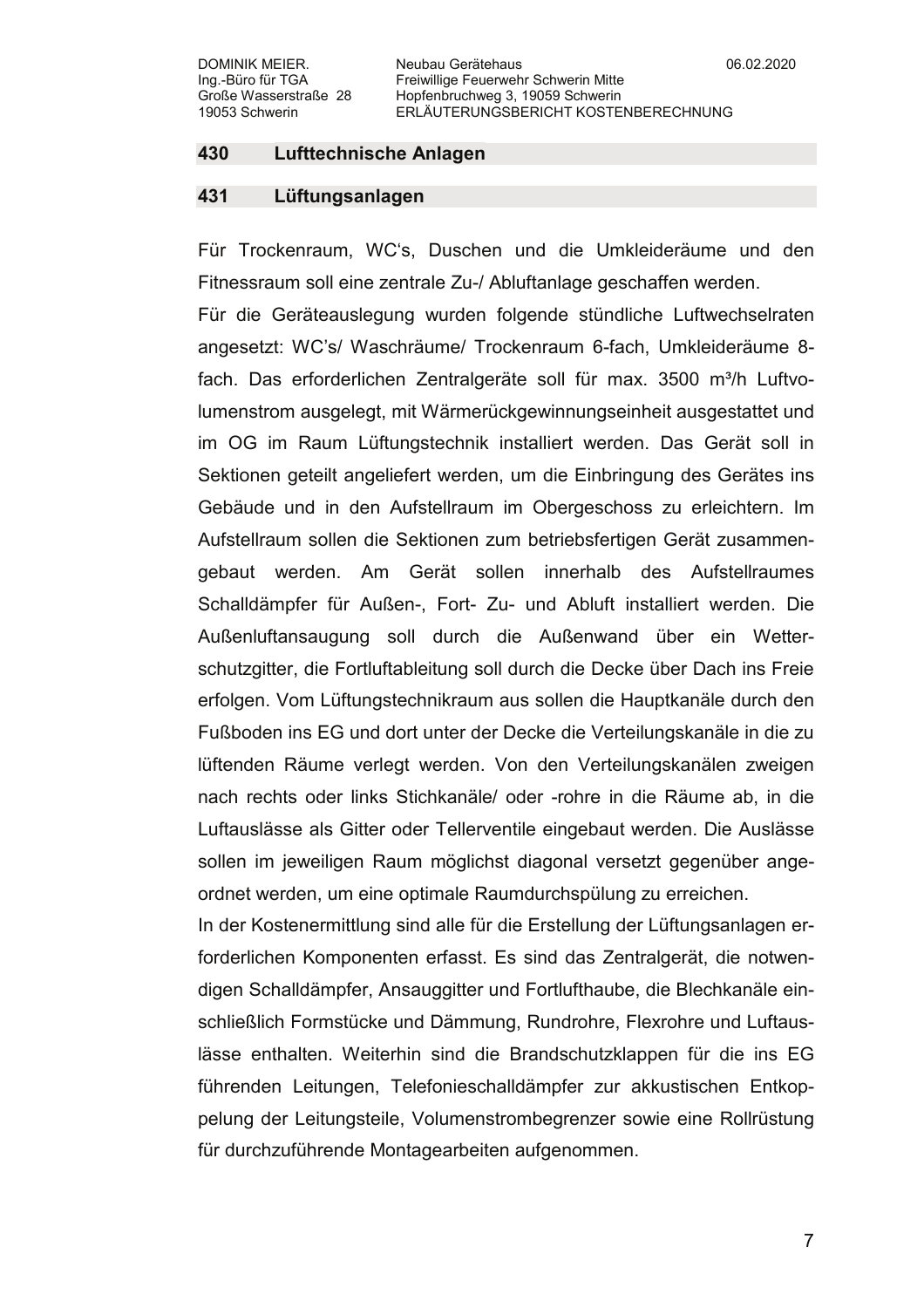Für die Außenluftnachführung zum Druckluft- Kompressor sowie zur Raumentlüftung des Aggregateraumes soll in der Außentür des HAR ein Wetterschutzgitter integriert werden. Die Wandöffnung zwischen HAR und Aggregate erhält kein geschlossenes Türblatt, sondern eine Gitterabtrennung zur freien Überströmung.

Zur Abführung der Kompressor-Abwärme soll im Aggregateraum ein Abluftventilator unter der Decke installiert werden. Der Ventilator soll über einen Raumthermostaten gesteuert werden. Bei Überschreitung einer eingestellten Maximaltemperatur läuft darüber der Ventilator automatisch an. Ist die normale Raumtemperatur wieder erreicht, schaltet der Raumthermostat den Ventilator wieder aus. Die Fortluft wird über eine Rohrleitung nach oben durch die Decke, durch den Putzmittelraum und über Dach ins Freie abgeführt. Durch den Putzmittelraum muss die Fortluftleitung hochbauseits mit einer F90- Trockenbauverkleidung brandschutztechnisch abgeschottet werden.

Zur Ableitung der Abgase, die beim Ausrücken der Fahrzeuge innerhalb der Halle austreten würden, ist eine Absaugungsanlage vorgesehen. Jeder Stellplatz wird mit Laufschienenprofil mit Vertikalschlauch mit Mundstück ausgerüstet. Die Anschlussschläuche werden an den Auspuff angeschlossen. Die Abgase aus den Schläuchen werden über Sammelrohrleitungen zusammengefasst und mittels Radialventilator über Dach weggefördert. Über Funksender in den Fahrzeugen und Funkempfänger am Ventilator läuft die Anlage eigenständig an, sobald eines der Fahrzeuge startet. Nach Ausfahrt der Einsatzfahrzeuge schaltet die Anlage automatisch zeitverzögert ab. Über eine Feuerwehrsteuerung kann die Anlage unabhängig davon eigenständig bedient werden. Die zu erwartenden Kosten sind mit aufgenommen.

Letztlich sind in dieser Kostengruppe noch Kosten für die durchzuführende Abnahme der Lüftungsanlagen durch einen anerkannten Sachverständigen eingestellt.

8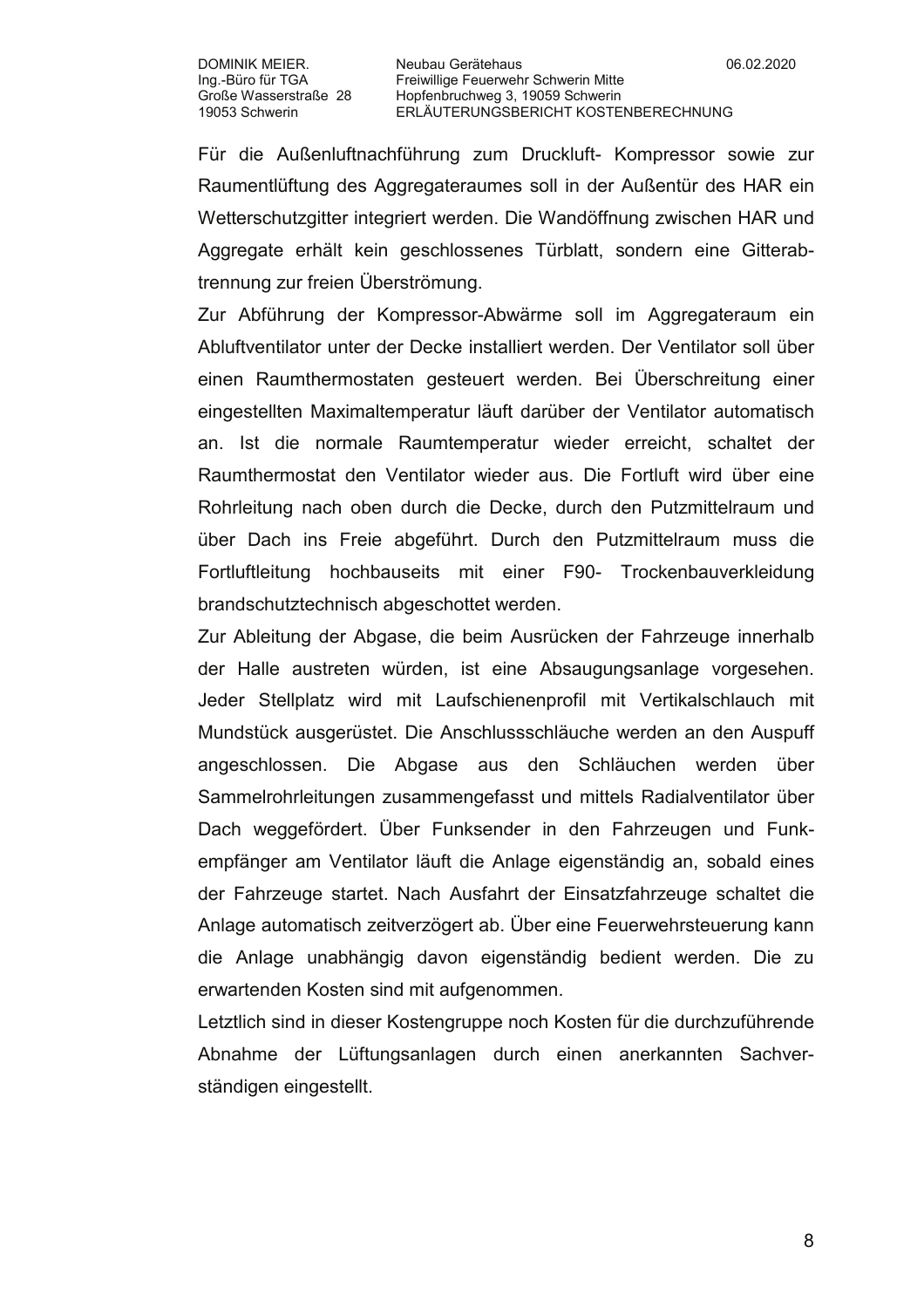# 470 Nutzungsspezifische Anlagen

## 473 Medienversorgungsanlagen

## 473.1 **Druckluftanlage**

Das Gerätehaus soll mit einer Druckluftanlage ausgestattet werden.

An jedem Fahrzeugstellplatz in der Fahrzeughalle muss jeweils ein Druckluftanschluss erstellt werden, über den der Anlagendruck auf den Fahrzeugen aufrechterhalten bzw. nachgespeist werden kann.

In den für diese Anlage zu erwartenden Kosten sind eine Kolbenkompressoranlage mit Druckluftbehälter, ein Kältetrockner, ein Öl-Wasser-Trenner für die Kondensataufbereitung, das Druckluftleitungsnetz aus Edelstahlrohren sowie an ieder Entnahmestelle ein Druckminderer. Wartungseinheit, Absperrarmatur und Entnahmearmatur aufgenommen.

Weiterhin sind Reifenfüllstationen mit Wandhalterung, Reifenfüllautomaten, Gummidruckschlauch, Schlauchhalterung und Ventilstecker für Werkstatt und Abstellhalle kostenmäßig berücksichtigt.

Ebenso sind Kosten für die Abnahme der fertiggestellten Anlage durch einen anerkannten Sachverständigen bedacht.

## 473.2 Hochdruckreiniger

Zur Reinigung der Fahrzeuge auf dem Außenwaschplatz soll eine Hochdruckreinigungsanlage geschaffen werden.

Es ist ein kompakter stationärer Hochdruckreiniger für eine Zapfstelle mit einem Arbeitsdruck von 30 - 160 bar zur Montage an der Innenseite der Außenwand (Achse 5) in der Fahrzeughalle vorgesehen. Neben dem Hochdruckreiniger soll eine Schlauchrolle mit ca. 20 m Hochdruckschlauch und Reinigungspistole in einer Wandöffnung mit einer Außentür montiert werden. Zur Benutzung kann die Tür geöffnet und Schlauchtrommel und Reinigungspistole nach außen geschwenkt werden. Durch diese Anordnung sind Hochdruckreiniger, Schlauchtrommel und Reinigungspistole frostfrei in der Halle angeordnet und zusätzliche Frostschutzmaßnahmen sind nicht erforderlich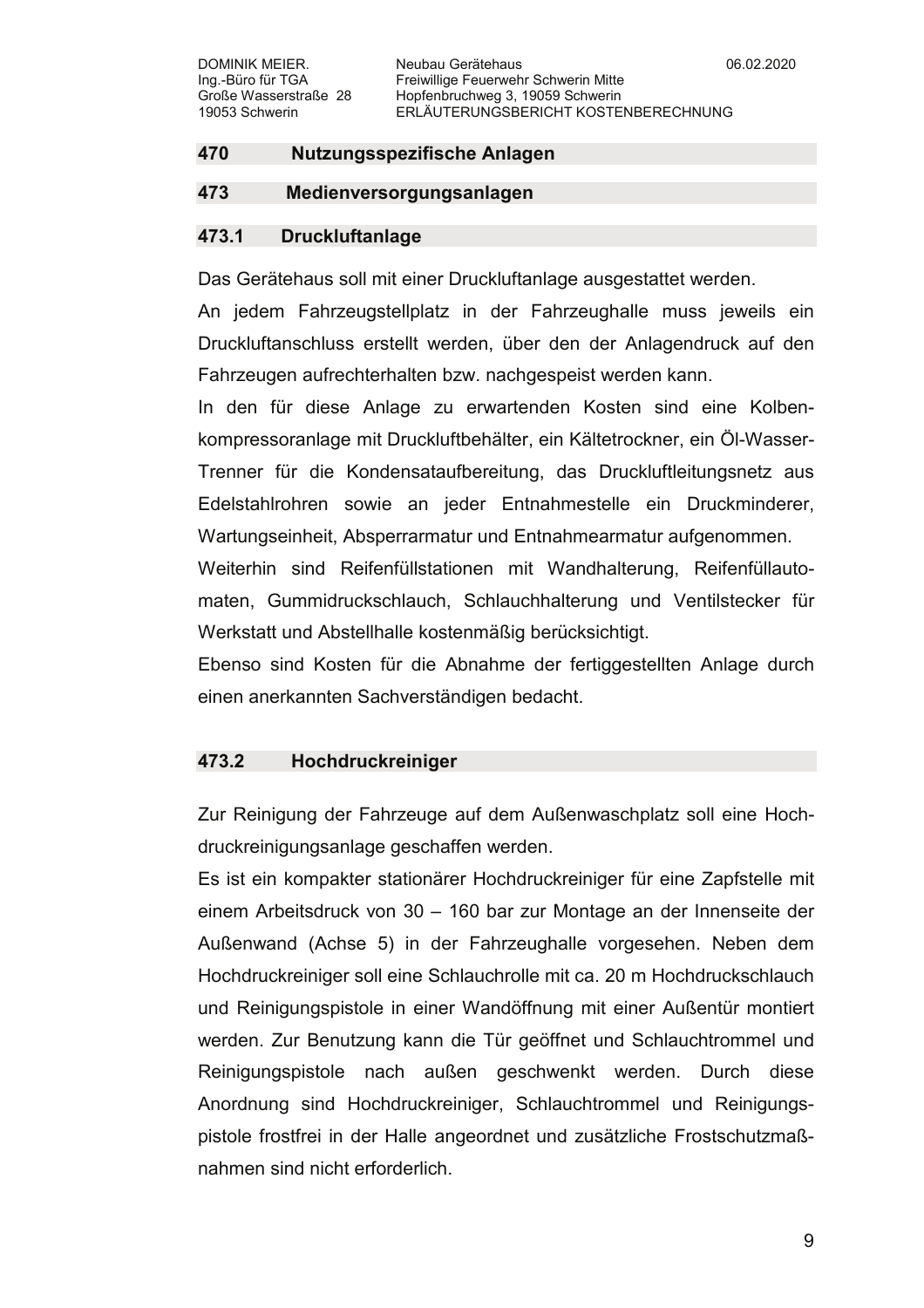Das Gerät soll über eine Reinigungsmitteldosierung verfügen und mit einer Regelung ausgestattet sein. Für die Fahrzeugreinigung soll erwärmtes Trinkwasser mit einer Temperatur von ca. 20 ... 25 °C verwendet werden. Das Wasser soll aus dem zentralen Trinkwarmwasserspeicher entnommen werden. Über eine Thermostat- Mischeinrichtung soll die Wassertemperatur begrenzt werden.

Die zu erwartenden Kosten sind in der Aufstellung berücksichtigt.

## 480 Gebäudeautomation

## 481 Automationssysteme

Die Regelung der Heizungsanlage ist entsprechend der Heizkreisaufteilung neu aufzubauen. Ebenso ist für die Lüftungsanlagen die Regelung neu zu erstellen.

Die Regelung ist für außentemperaturabhängige Anlagenfahrweise auszulegen und die DDC- Regler für Heizung und Lüftung sind zu liefern und zu installieren. Die Kosten für die Bedieneinrichtungen sowie für die erforderliche Software einschließlich Lizenzen sind ebenfalls berücksichtigt.

## 482 **Schaltschränke**

Zum Einbau der DDC-Regler sind Schaltschränke für Heizung und Lüftung zu liefern und betriebsfertig gemäß den Betriebserfordernissen zu installieren

Im Heizungsschaltschrank wird die DDC - Automationsstation sowie die kompatiblen Steuerungsmodule zur außentemperaturabhängigen Regelung der Heizungsanlage eingebaut. Ebenso werden alle Komponenten für die Regelung der Heizkreispumpen und Mischventile mit in den Schaltschrank eingebaut. Die erforderlichen Fühler sowie die Verkabelung der einzelnen Regelungskomponenten untereinander sind kostenmäßig mit erfasst